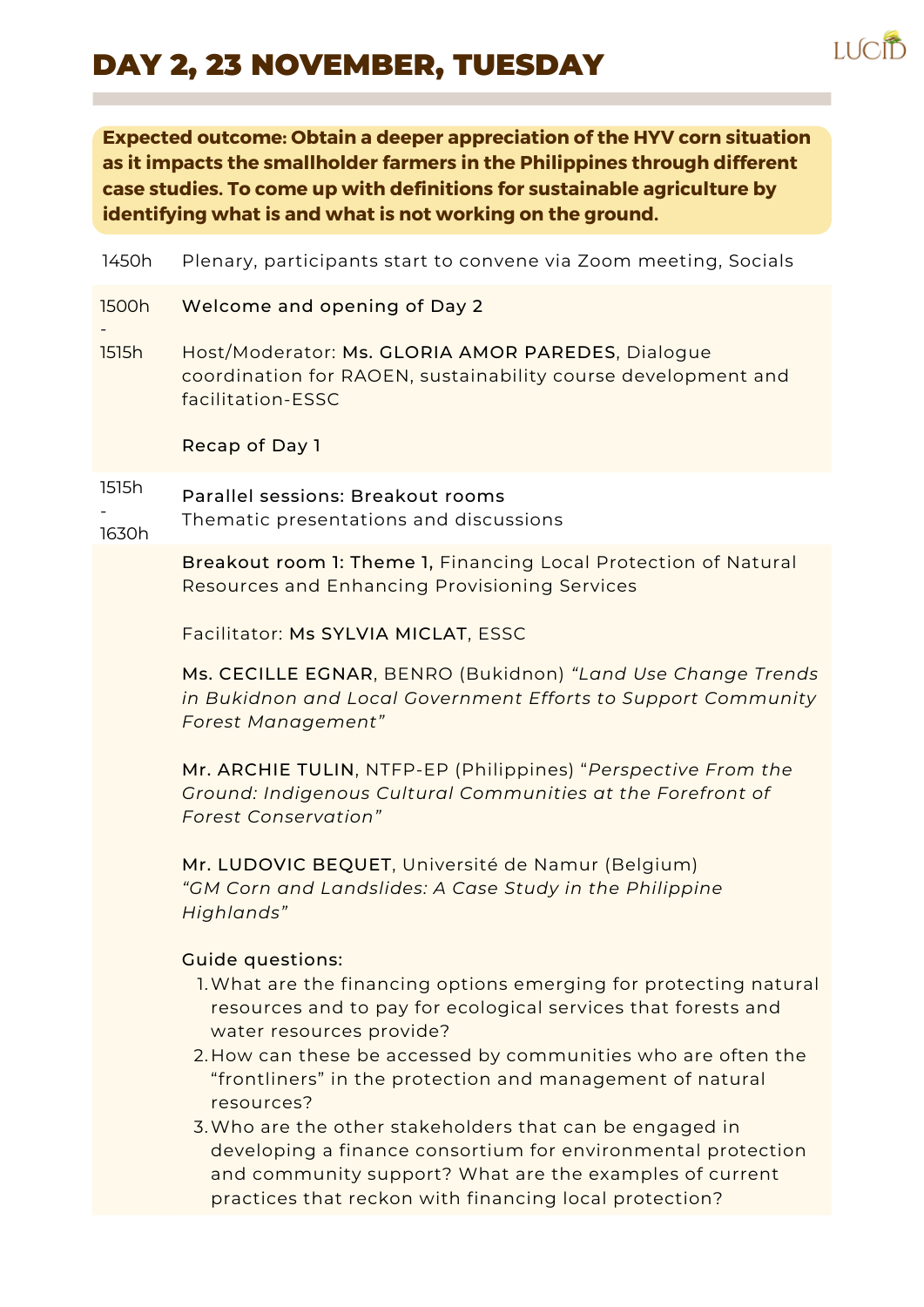Breakout room 2: Theme 2, Increasing Productivity and Adding Value to Regulating and Supporting Services to Farmers

Facilitator: Ms ROWENA SORIAGA, Director for Programs Development-ESSC

Engr. ROGER V. NAVARRO, *"PhilMaize (Philippines) "Ensuring the Rights of Our Corn Farmers under the Magna Carta of Small Farmers R.A. 7607 of 1992"*

Mr. DAVE VINCENT A. JAMAGO, Corn Trader & Farmer (Bukidnon) *"Shifting to a Tripartite Agreement to Support a more Sustainable Value Chain Production of HYV Maize in Mindanao"*

Ms. CLARICE MANUEL, Université de Namur (Belgium) *"A Tale of Two Varieties: GM corn cultivation in the Philippine uplands"*

## Guide questions:

- What are the reasons behind a farmer's decision to adopt GMO 1. corn? How has this variation affected their food security, health, and nutrition?
- 2.How has the land use change brought about by corn farming affected the welfare of the farmers and their households?
- What are the possible improvements in the value chain to help 3. the farmer receive what is due to him? To come up with definitions for sustainable agriculture by identifying what is and what is not working on the ground.

Breakout room 3: Theme 3, Improving Livelihoods to Foster Inclusive Economic Growth to Culture and Socio-EconomicServices

Facilitator: Ms. GLORIA AMOR PAREDES, ESSC

Ms. PJ CAPISTRANO, ADMU-Quezon City (Manila) *"An Exploration of Structural Injustice through the System of Smallholder Corn Farming in the Upper Pulangi"*

Mr. GARY BEN S. VILLOCINO, MASIPAG (Mindanao) *"Countering MAISAGANA: Highlights and Challenges in Improving and Conserving Native Corn"*

Dr. MILADIS M. AFIDCHAO, Isabela State University (Isabela) *"Genetically Modified (GM) Corn in the Philippines: Ecological Impacts on Agro-ecosystems, Effects on the Economic Status and Farmers' Experiences"*